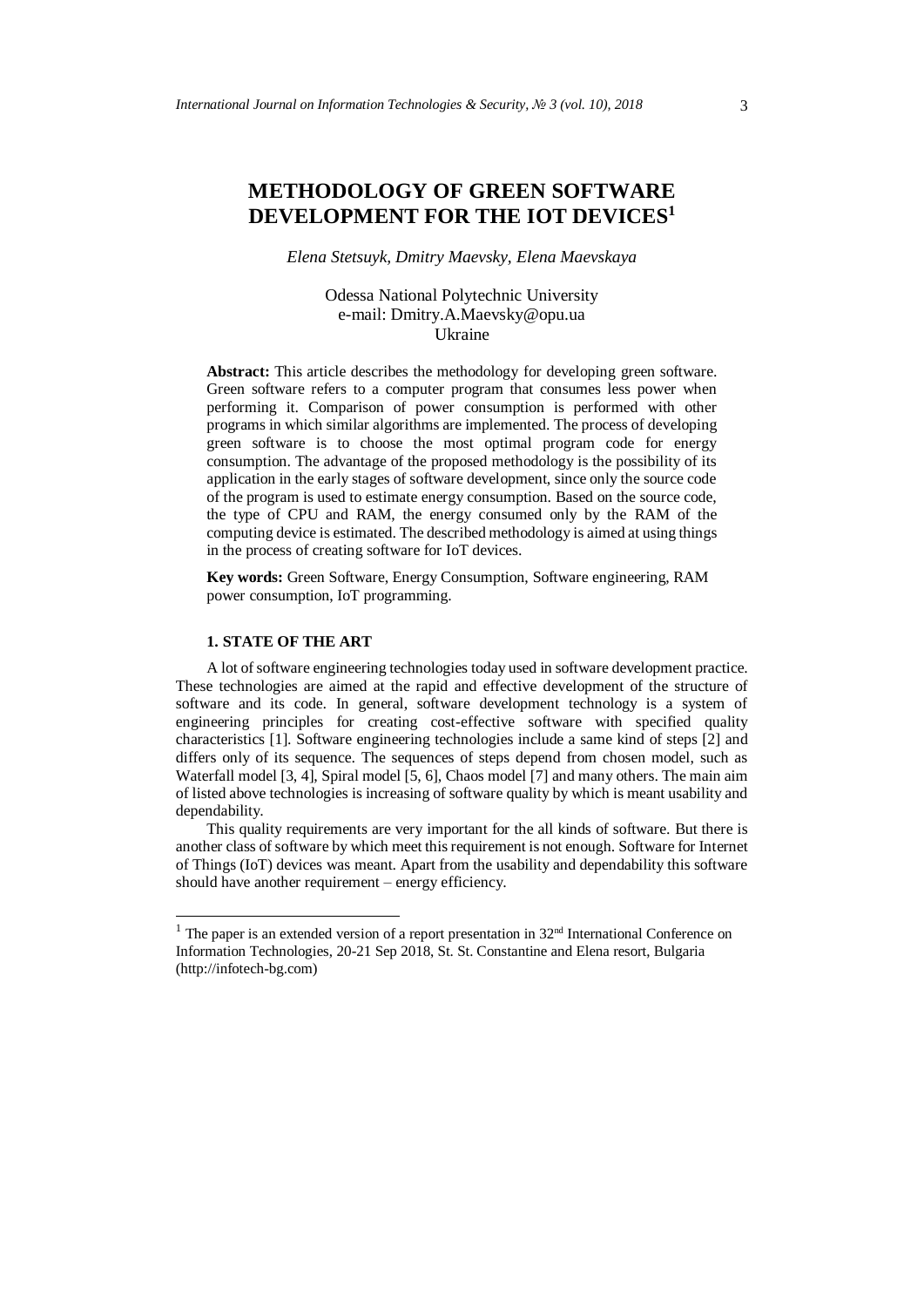Security and privacy are the biggest issues for IoT. All devices and collecting systems hold a lot of personal data about people - a smart meter knows when you are at home and who uses electronics when you are there - and this is shared with other devices and is contained in the databases of companies. With billions of devices connected together, people need to be sure that their information remains secure. Will someone be able to break the toaster and thus gain access to your entire network. IoT also opens up even more security threats to companies around the world. Safety experts say that doing is not enough to enhance the security and privacy of the IoT at the current early stages and, to prove its point, has broken a lot of means from a connected video player to automated lighting and intelligent refrigerators, as well as citywide systems such as traffic lights.

Another words, software for IoT should be green. Why it is so important? Let us look at the statistics.

All IoT devices work on computers (most popular - Raspberry Pi). The latest Raspberry Pi3 model consumes 3.6 watts [8]. IoT is gaining in popularity every year, and by 2020, about 38.73 billion devices are forecast.

A smartphone can be considered the most popular device in our time. The easiest smartphone consumes about 7 watts [9]. By 2020, the number of smartphones is forecast to increase, namely 2.87 billion.

A large number of laptop users are being tracked around the world. The average power consumption of laptops per hour is 60 watts [10]. By 2020, projected growth of laptops - up to 1545 million.

The number of desktop computers is growing every day and by 2020 their number will be about 200 million devices. On average, a personal computer consumes 200 watts [11].

It is important to note the growth in the number of tablets in the coming years. It is projected that by 2020, tablets will be larger than laptops, namely 185 million. On average, tablets consume 20 watts [12].

Table 1 shows the amount of equipment by 2020, the power of each unit of the device and the total power of each group of devices.

|             | Unit power, watts | Quantity, billion | Power of all<br>devices, MW |
|-------------|-------------------|-------------------|-----------------------------|
| Desktop     | <i>200</i>        | 0,2               | 40000                       |
| Laptop      | 60                | 0,32              | 19200                       |
| Tablet      | 20                | 1,46              | 29200                       |
| Smartphone  | 7                 | 6,1               | 42700                       |
| $I \circ T$ | 3.6               | 30                | 108000                      |
| Total:      |                   |                   | 239100                      |

*Table 1. Number of devices and their power consumption*

By summing up the power consumption of all devices, by 2020, the total energy consumption of devices around the world will be near 240000 MW. For comparison, the data of the largest power plant in the world, called Tu Tuoketuo, located in China. Tuoketuo is the largest station in the world. Installed capacity is 6600 MW. Thus, to provide electricity to all computing devices will require more than 36 power plants of similar capacity.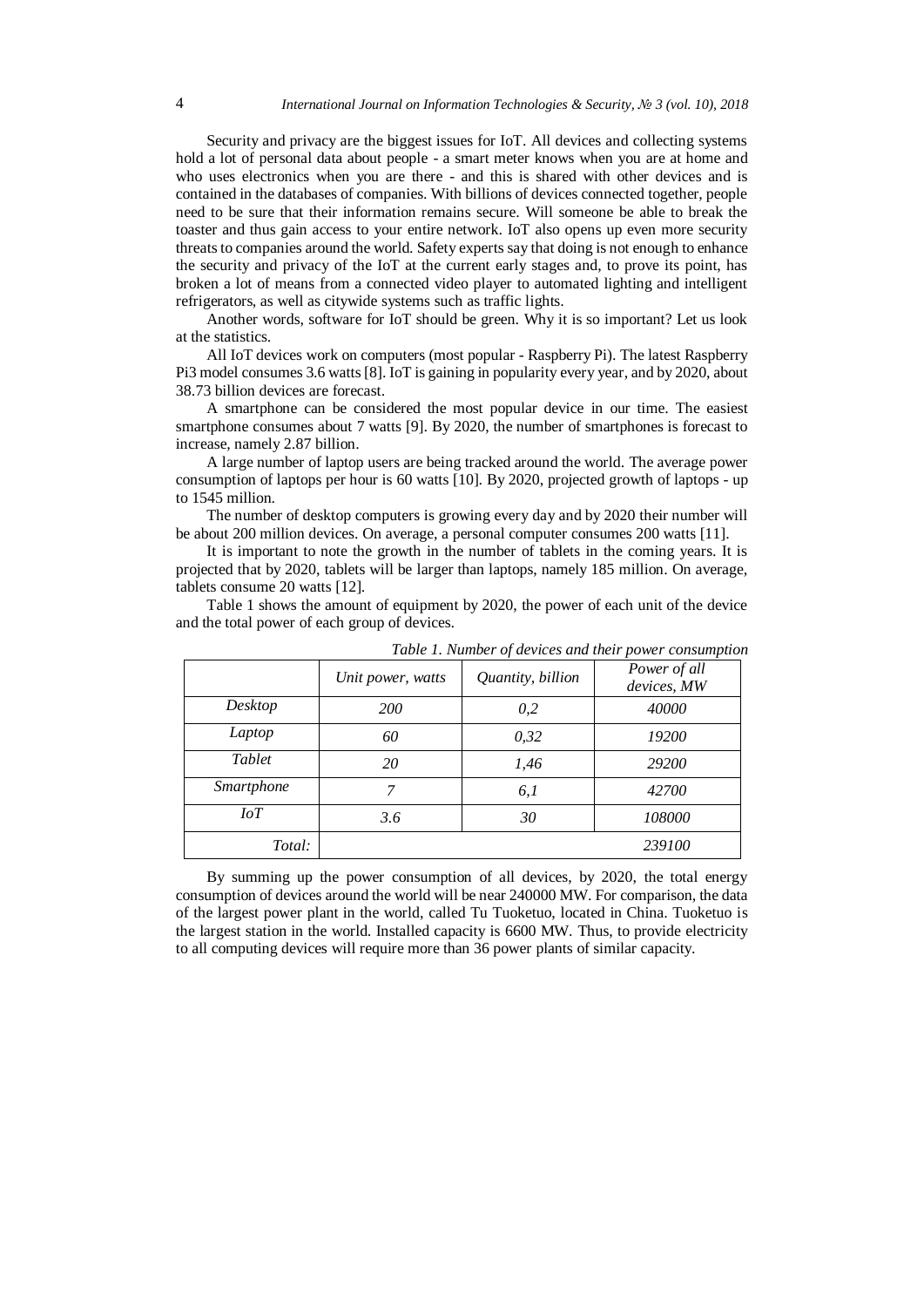### **2. HOW THE SOFTWARE CAN BECAME GREEN?**

The IoT software can be considered green if it helps save resources. The program is information, that is, an immaterial object that does not directly affect the objects of our material world. All such hardware can be conventionally divided into two groups: devices that directly provide software operation, and devices controlled by this software [13]. The first group includes the hardware of the computer, and the second - the various peripheral devices connected to it. Therefore, green software should help save resources that are consumed both directly by the computer and its peripheral devices.

The software does not always function as intended by the developers. One of the reasons for such a malfunction is the defects made in the program at the stage of its creation, modification, or correction of other defects. The process of detection of these defects in time is the subject of study of a separate scientific direction - the reliability of software. In the case of software critical systems, the correct functioning of them is a major factor. Software defects lead to errors in its functioning, which in turn can lead to man-made accidents, environmental disasters, and human casualties. Thus, if we are talking about preserving resources, then reliability becomes a necessary requirement, which must necessarily be presented to green software.

We can conclude that the software, to become green, must meet the following requirements:

- 1.The requirement to minimize the resources required for functioning of software. These resources include the volume of operational computer memory, clock speed and CPU performance.
- 2.The requirement to save resources consumed by peripherals, which software controls.
- 3.The requirement for reliability of functioning and stability in relation to external target actions aimed at either termination or control of the IoT software.

This article is devoted to creation of information technology, focused on developing of green IoT software, which satisfies the first two requirements. The main feature of the models and methods implemented in this technology is the ability to perform power consumption estimation of computing devices based on the source code. This approach especially reasonable at the stage of software development, when from several algorithms, which identical in the performed functions, it is required to choose the most optimal algorithm from the point of view of power consumption.

The energy consumption is estimated only for RAM. There are several reasons for this. First, RAM, along with the CPU, is an integral part of all computing devices, and in

particular - devices of the IoT and embedded FPGA systems [14].

Secondly, RAM in modern computing devices is in second place in terms of power consumption after the CPU. So, according to [8], for a computer with a Xeon 5310 processor, RAM consumes 20% of all energy (the Xeon processor 5310 consumes 40%). Therefore, optimizing the program code from the point of view of the power consumption of RAM will significantly reduce the power consumption of the entire device.

And thirdly. Currently, the CPU has built-in tools for monitoring power consumption. RAM does not have such tools, so the task of developing information technology, which allows to include optimal algorithms at the stage of software development, is topical.

The next section describes the structure of information technology, which allows you to compare several versions of the program code by the criterion of the amount of energy consumed by the RAM when they are executed.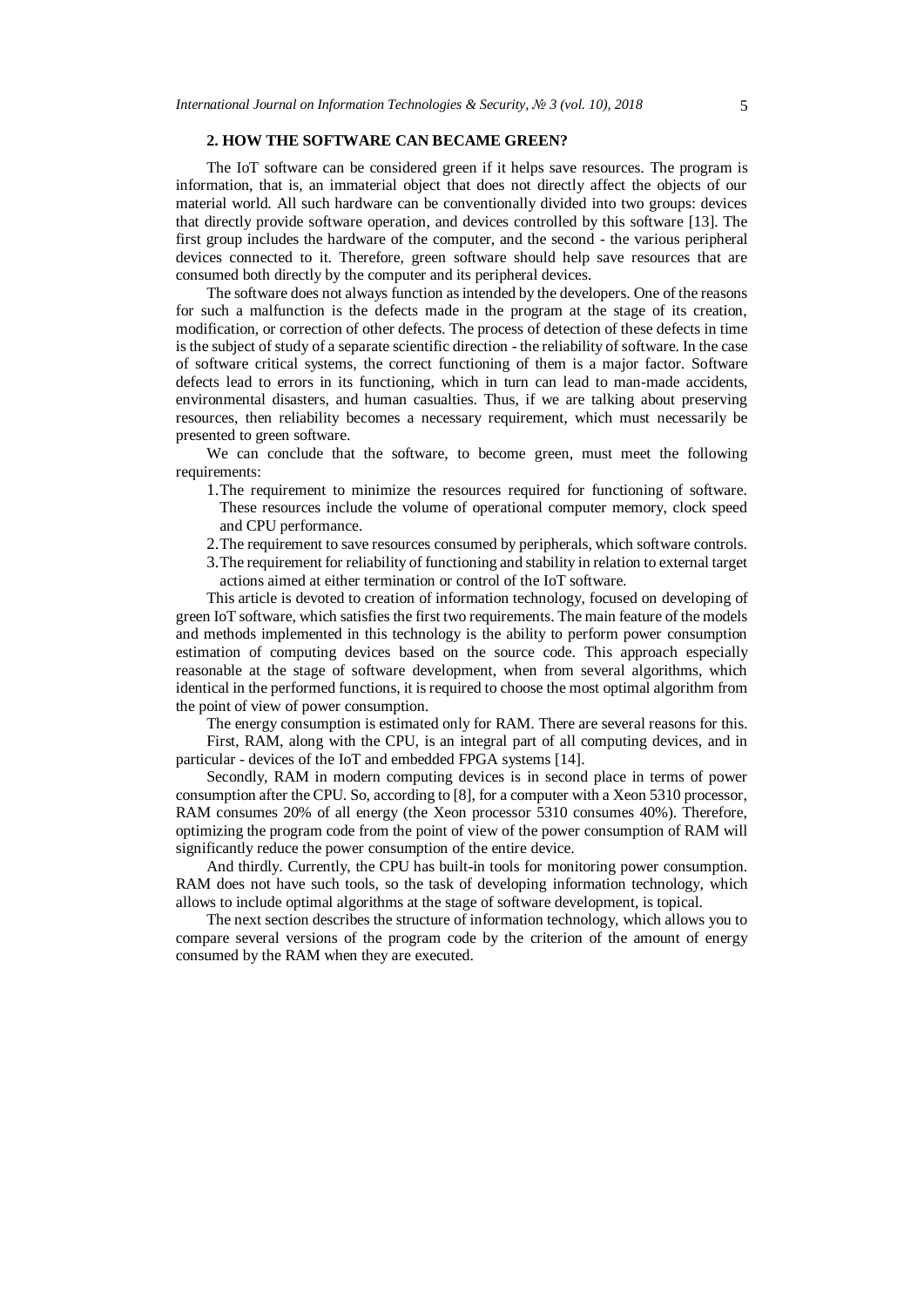## **3. STRUCTURE OF INFORMATION TECHNOLOGY**

The term "information technology" refers to "a set of techniques, manufacturing processes and software and hardware integrated with the aim of collecting, processing, storage, distribution, display and use of information for the benefit of its users". In fact, the definition is not on the one and the many processes that are based on certain scientific positions, models and methods. The initial material and the final product of these processes is information. Thus, we can say that the purpose of any information technology is to create an information product. Based on this interpretation, information technology can be represented as shown in Fig. 1.



*Fig. 1. Ingredients of information technology*

The basis of information technology is its theoretical basis. On the created theoretical basis, the imaging models are based refer to the process of creating the information product of the real world. It is these processes and their interconnection that make up the domain of the information system that implements the technology. The set of models, as well as rules and methods of their application forms the methodological basis of information technology. To create an information product, you need the appropriate means (means of production). Today, special information systems, such as Java Eclipse, Microsoft Visual Studio, Delphi, and many others, serve as such means of production.

For the operation of any device, resources are required - information (input), energy, material, time and so on [15, 16]. The minimization of consumption of these resources is the goal of green technologies. Thus, we can conclude that speaking about green information technologies, we must understand not only the top of the pyramid - information systems, but also other components - the theory, models and methods. And the information technology itself can be considered green, only if all its components are green.

Below is a description of all the components of the information technology comparing several versions of the program code by the criterion of the amount of energy consumed by the RAM when they are executed.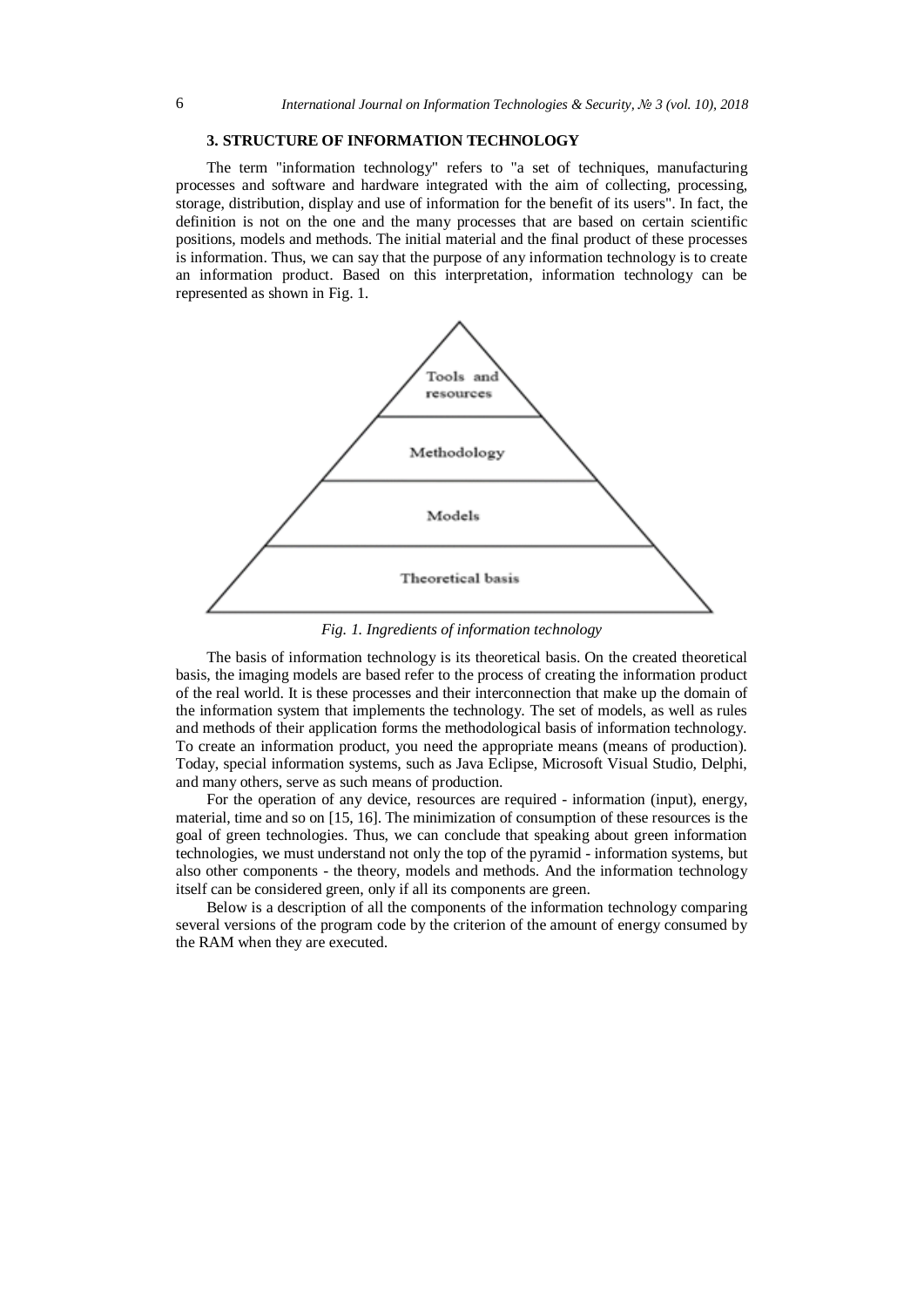#### **3.1. Theoretical basis and models**

Theoretical basis of information technology of comparing software code versions is formed by two mathematical models. The first mathematical model serves to determine the total power that is spent on transferring one bit of RAM from the logical zero state to the is described in detail in [17].

total power that is spent on uansicting one of the WAWH from the logical Zeto state to the  
logical one state. This model is based on the calculation of the transient in the RAM cell and  
is described in detail in [17].  

$$
S = E \cdot \sqrt{\frac{I}{T} \cdot \left[ \frac{A_I^2}{2p_I} \cdot \left( e^{2\alpha_I T} - 1 \right) + \frac{2A_I A_2}{p_I + p_2} \cdot \left( e^{(\alpha_1 + \alpha_2)T} - 1 \right) + \frac{A_2^2}{2p_2} \cdot \left( e^{2\alpha_2 T} - 1 \right) \right]},
$$
 (1)  
where:  

$$
\alpha_1 = \frac{-\left(R_1 C_1 + R_2 C_2 + R_2 C_1\right) + \sqrt{\left(R_1 C_1 + R_2 C_2 + R_2 C_1\right)^2 - 4 \cdot R_1 R_2 C_1 C_2}}{2 \cdot R_2 R_2 C_1}
$$

where:

$$
\sqrt{I} \left[2p_{1} \right] \left[2p_{1} \right] \left[2p_{2} \right] \left[2p_{2} \right] \left[2p_{2} \right] \left[2p_{2} \right] \left[2p_{2} \right] \left[2p_{2} \right] \left[2p_{2} \right] \left[2p_{2} \right] \left[2p_{2} \right] \left[2p_{2} \right] \left[2p_{2} \right] \left[2p_{2} \right] \left[2p_{2} \right] \left[2p_{2} \right] \left[2p_{2} \right] \left[2p_{2} \right] \left[2p_{2} \right] \left[2p_{2} \right] \left[2p_{2} \right] \left[2p_{2} \right] \left[2p_{2} \right] \left[2p_{2} \right] \left[2p_{2} \right] \left[2p_{2} \right] \left[2p_{2} \right] \left[2p_{2} \right] \left[2p_{2} \right] \left[2p_{2} \right] \left[2p_{2} \right] \left[2p_{2} \right] \left[2p_{2} \right] \left[2p_{2} \right] \left[2p_{2} \right] \left[2p_{2} \right] \left[2p_{2} \right] \left[2p_{2} \right] \left[2p_{2} \right] \left[2p_{2} \right] \left[2p_{2} \right] \left[2p_{2} \right] \left[2p_{2} \right] \left[2p_{2} \right] \left[2p_{2} \right] \left[2p_{2} \right] \left[2p_{2} \right] \left[2p_{2} \right] \left[2p_{2} \right] \left[2p_{2} \right] \left[2p_{2} \right] \left[2p_{2} \right] \left[2p_{2} \right] \left[2p_{2} \right] \left[2p_{2} \right] \left[2p_{2} \right] \left[2p_{2} \right] \left[2p_{2} \right] \left[2p_{2} \right] \left[2p_{2} \right] \left[2p_{2} \right] \left[2p_{2} \right] \left[2p_{2} \right] \left[2p_{2} \right] \left[2p_{2} \right] \left[2p_{2} \right] \left[2p_{2} \right] \left[2p_{2} \right] \left[2p_{2
$$

In these formulas:  $V_{\text{IH}}$  – logical "1" voltage;  $V_{\text{REF}}$  – voltage in the information bus;  $V_{\text{IL}}$ – logical "0" voltage;  $R_1$  – information bus resistance;  $R_2$  – Source-Drain resistance of fieldeffect transistor when it turns on;  $C_1$  – information bus capacitance;  $C_2$  – capacitance of the capacitor in Basic DRAM Cell. These parameters can be found in the technical documentation for RAM, for example, in [18].

This mathematical model allows you to determine the power consumed by changing the state from "0" to "1" of only one bit of RAM. However, when executing program code, not one bit is changed, but much more. The exact number depends not only on the bit depth of the operation, but also on the information that is being processed at the moment. It is impossible to predict this exact number. We can calculate only the mathematical expectation of this quantity. The second mathematical model serves to calculate the mathematical expectation of the number of bits that pass from the logical "0" state to the logical "1" state. All stages of its construction are considered in detail in [9]. In this paper we give only a finite formula:

 $M(r) = -0.00011791 \cdot r^3 + 0.00444567 \cdot r^2 + 0.19515112 \cdot r + 0.22247721.$  (2) Here:  $M(r)$  – desired mathematical expectation, and  $r$  – capacity of operation.

#### **3.2. Methodology**

Based on the mathematical models described in 3.1, a method has been developed for determining the energy consumed by the operating memory when executing the program code. This method consists of the following steps: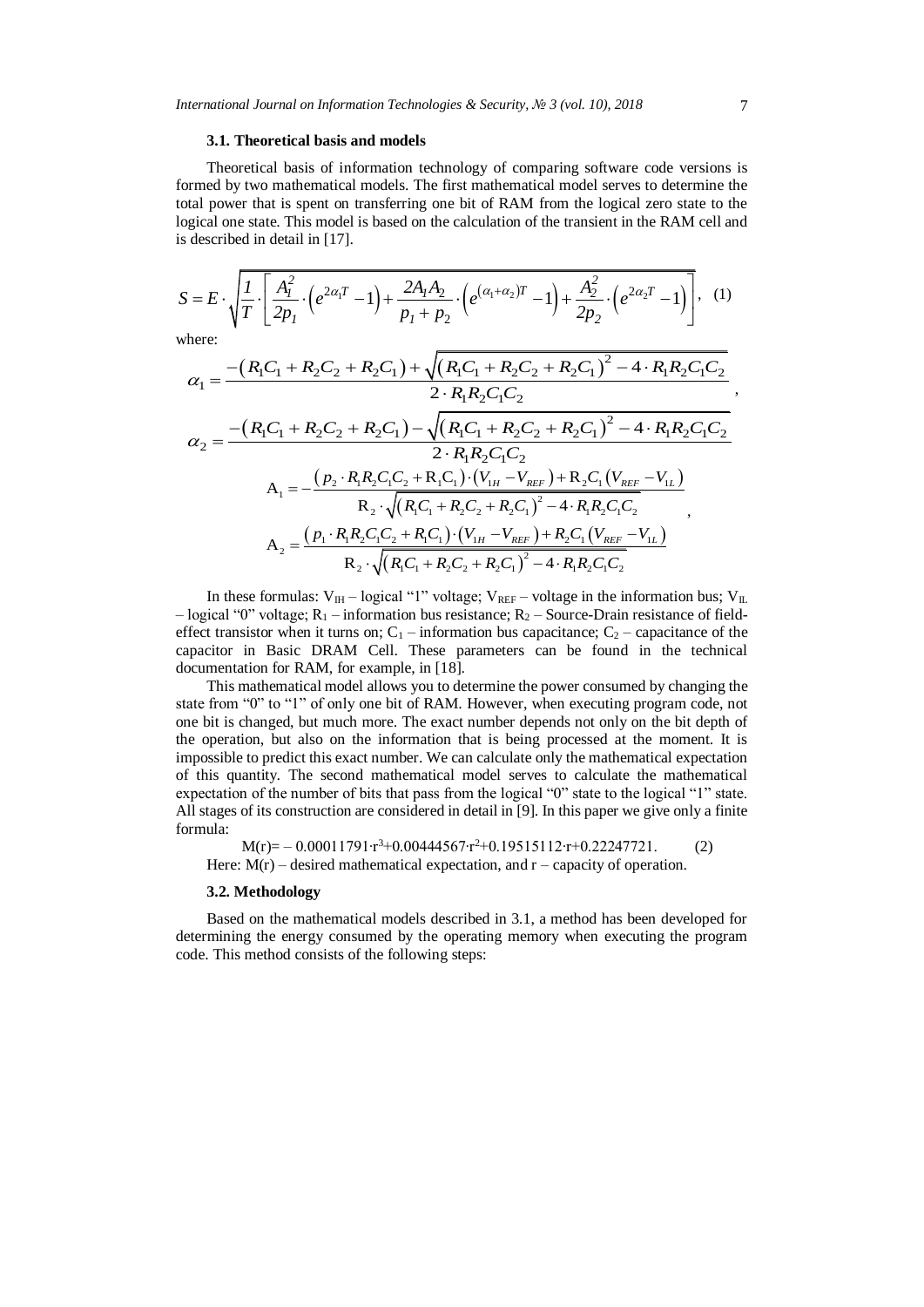- 1.To get Assembler code of the researched program.
- 2.To carry out the analysis of each of the instructions of Assembler code and determine the number of clock signals, which are necessary for the instruction execution and RAM area length, which is changed by this instruction. The number of clock signals can be learnt in CPU specifications, but the RAM area length corresponds to instruction operands length.
- 3.To calculate the total number of CPU clock signals necessary for a single program execution on the basis of analysis described in previous paragraph. We use Nt to denote the calculated number of clock signals.
- 4.To calculate the expected value of the bit amount changed by this instruction on the basis of RAM area length changed by each of the instructions and with the help of mathematical model developed in paragraph 5.
- 5.To calculate the complex power spent in order to change the RAM state by the instruction with number k according to the formula:

$$
S_{rk} = M(r_k) \cdot S_1,
$$

where:  $r - RAM$  area length changed by the instruction (bit capacity of the operation);  $M(r)$  – expected value of the number of changed from "0" to "1" bits depending on the RAM area length calculated according to the formula (2);  $S_1$  – the complex power used in order to change 1 RAM bit state according to model (1).

6.To calculate the complex power used in order to change all RAM area states during a single program execution as a sum of complex powers  $S_k$  for every separate instruction. We use  $S_{\Sigma}$  to denote this complex power:

$$
S_{\Sigma} = \sum_{k=1}^{N} S_{rk}.
$$

7.To calculate a specific power W by the computer for a one second of program execution according to the formula:

$$
W = \frac{N_t}{f_t} \cdot S_{\Sigma},
$$

where:  $W$  – consumed energy,  $Nt$  – the number of CPU clock signals necessary for a single program execution, ft – frequency of CPU clock signal.

Value W is a final result of the energy consumption evaluation method in executing the programs on the basis of their source code. Based on the comparison of several software implementations of the same algorithm, one can choose an implementation that provides the lowest value of the consumed (minimal value of the W criteria).

## **3.3. Program Tool**

Based on the models described above, information technology was developed that will help determine the program's energy consumption based on its source code. It is easier to present an information system in the form of a JDEF0 diagram. controls and mechanisms that are detailed (decomposed) to the required level by inputs and outputs. Using IDEF0-diagrams it is possible to easily define and describe the important processes of any technology to show their correct sequence. IDEF0-diagram is very convenient to use, it is an intuitive methodology of functional modelling.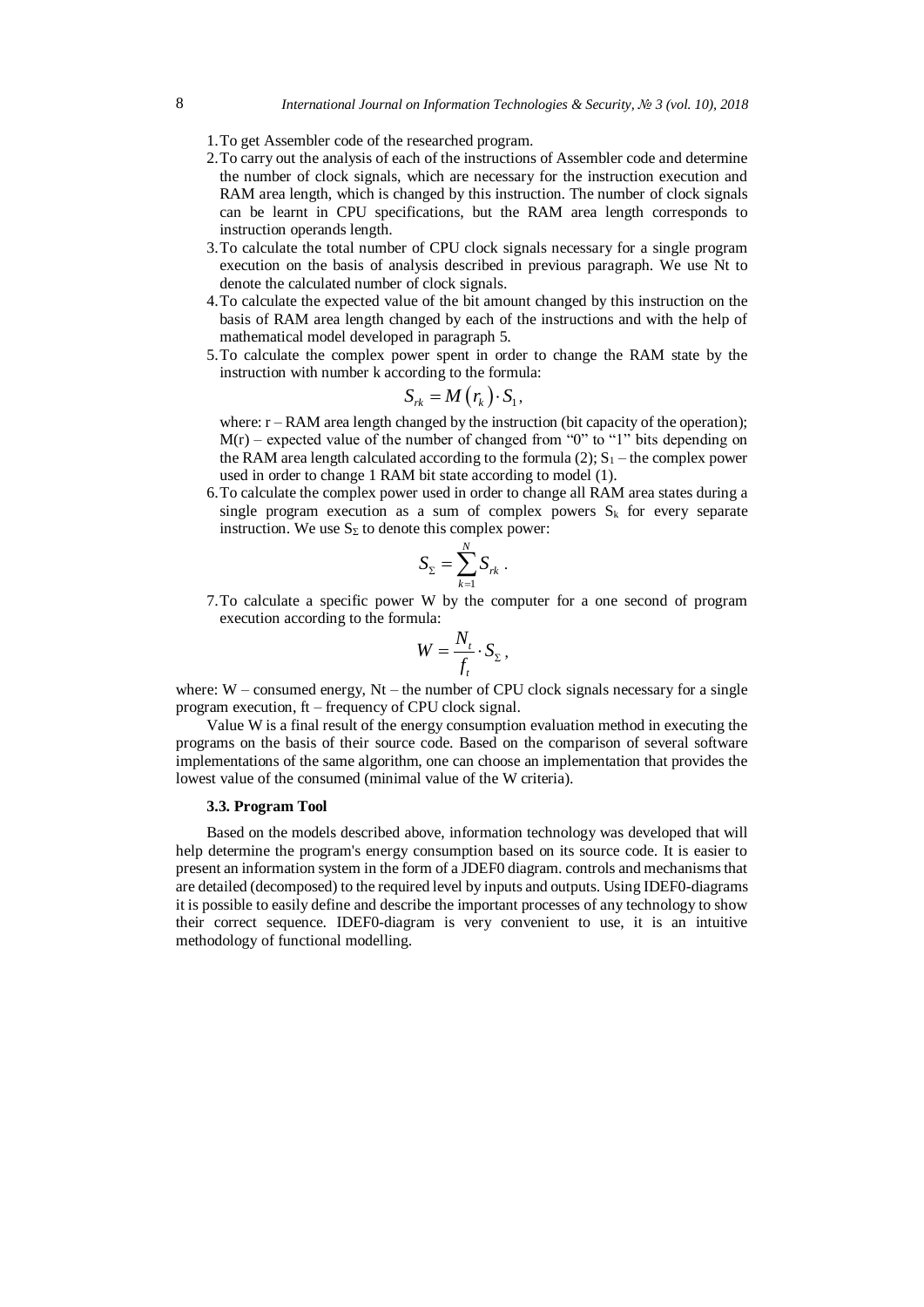The IDEF0 designation consists of blocks, each of which is a "black box" with controls and mechanisms that are detailed (decomposed) to the required level by inputs and outputs. Based on IDEF0-diagrams, you can quickly identify and describe the key processes of any technology to show their correct sequence. IDEF0 is a very simple and at the same time intuitive methodology of functional modelling.

With this methodology, information can be transferred between developers, consultants and users. The methodology was very carefully developed, it is universal and convenient for designing. Below is the IDEF0 diagram (Figure 2) of the information technology for determining the energy consumed by the program code.



*Fig. 2. IDEF0 diagram of the information technology for evaluating the IoT energy consumption*

The program tool ESTET ("ESTimation Energy Tool") includes an interface part that allows the user to select the required file with the code of the program that is being explored. The program includes a logical part in which all mathematical calculations are performed to determine the energy consumption. You can also select the type of processor and RAM of the computer on which the program is running and see the result of the calculations.

The main class of the ESTET is the *MainWindow.java* class. This class organizes the interconnection of all components of the program. Let's consider main methods of this class. CompParamWindow.java is a class that is used to work with lists of CPUs and types of RAM. NewMemoryWindow.java is the class that is required to add new RAM to the shared list.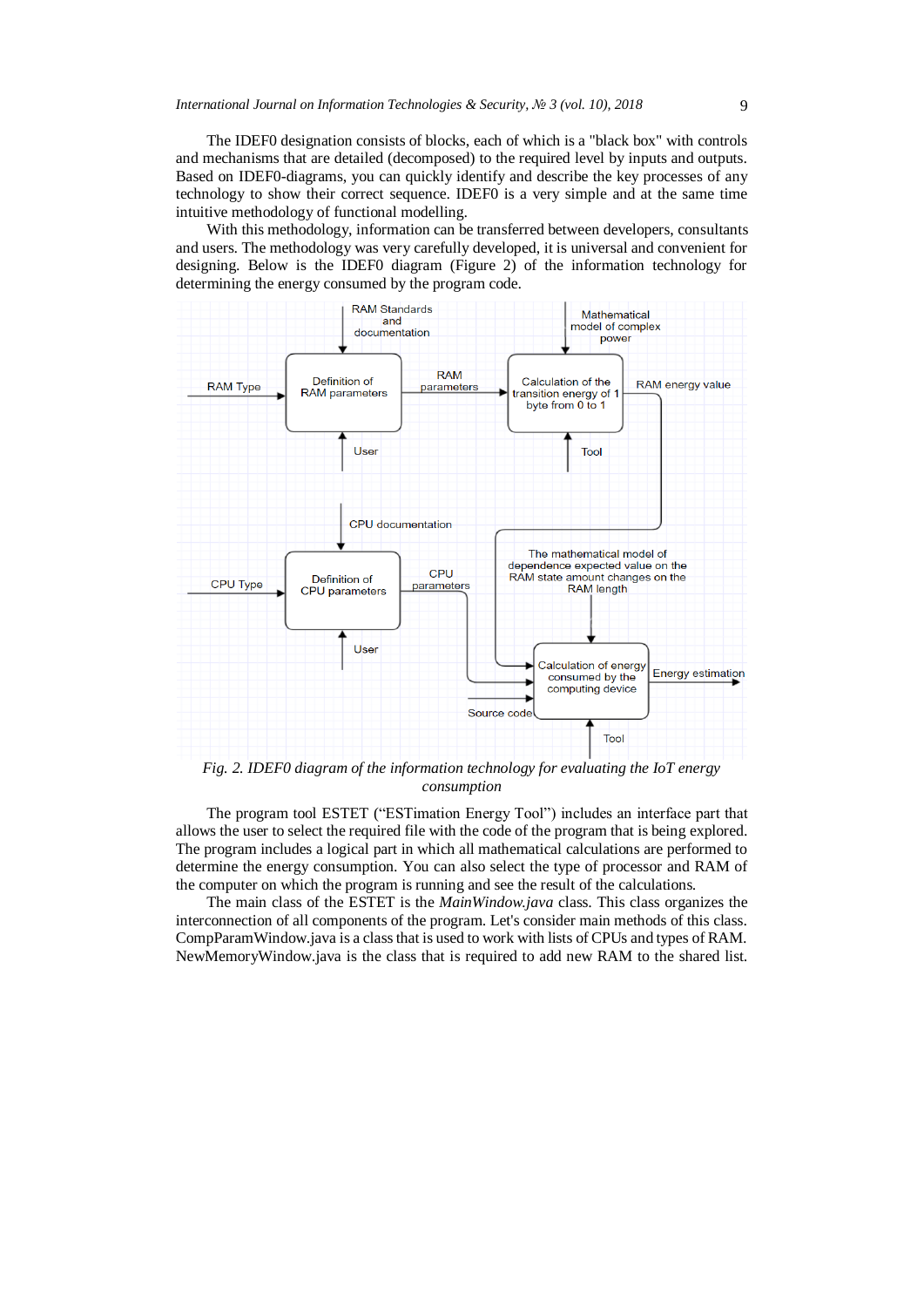NewProcWindow.java is the class that is required to add new CPU to the shared list. AsmFileWindow.java is a method implemented to work with Assembler code. Logic.java is a class that is necessary for creating program logic, namely for creating algorithms and programming mathematical formulas. ResultTableWindow.java - this class is needed to work with the results of calculations.

# **4. CONCLUSION**

This article describes the methodological foundations of information technology, which allows you to compare different versions of the program code of the different IoT devices by the criterion of power, which is consumed by the operating memory of the device. The proposed technology has merits and demerits, like everything that is created by human. Let's start with the merits.

The first advantage is that to evaluate the power you do not need to know anything except the source code and the electrical parameters of the RAM. These data are generally known.

The second advantage is the possibility of using the technology in the early stages of creating software products. At these stages, a choice is made of one or another algorithm that must implement one of the requirements for the functioning of the program. The proposed technology allows choosing among the several algorithms the best by the criterion of energy consumption. Thus, applying this technology, we get the opportunity to create software that is really green.

Now let's talk about the shortcomings of the proposed approach.

The first drawback is its approximate nature. The method of calculating the power consumption, which is applied in the proposed technology, is based on the calculation of the transient in the replacement circuit of the memory cell. However, this substitution scheme is not accurate and only approximately describes the electrical processes occurring in the operative memory. However, there is no other scheme for today.

The second drawback is the impossibility of taking into account the number of repetitions of individual cyclic sections of the program code. This defect is unavoidable and is a fundamental limitation. After all, the number of repetitions of loop operators depends on the source data. It is usually unknown at the stage of software development. To eliminate this limitation, the authors use a static code analysis while calculating the execution time of each program instruction. And then it is assumed that all the program code, as a single unit, is executed within one second. The number of repetitions of the code is determined by the total time that is necessary for a single execution of all instructions.

The third disadvantage relates to the developed software and consists in the fact that only the program code in the assembler language is analyzed.

The approach described in the article is only the first step towards creating methods for developing green software. Therefore, the elimination of the noted shortcomings is also the direction of its development.

#### **REFERENCES**

[1] N. Saher, F. Baharom, O. Ghazali **(2017)**. Requirement change taxonomy and categorization in agile software development. *Proceedings of the 2017 6th International Conference on Electrical Engineering and Informatics (ICEEI)*, Langkawi, pp. 1-6, doi: 10.1109/ICEEI.2017.8312441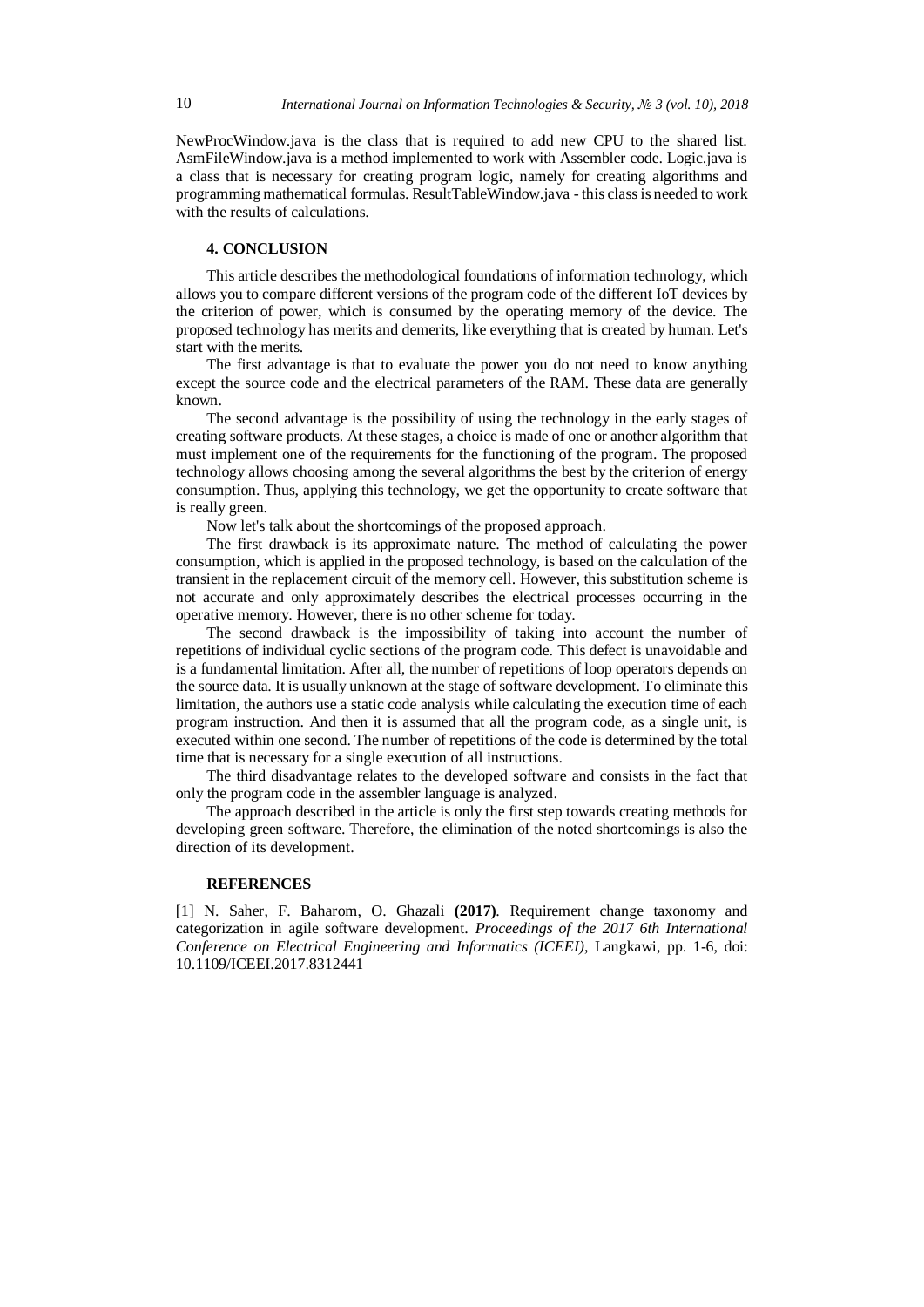[2] E. A. Matusse, E. H. M. Huzita, T. F. C. Tait **(2012)**. Metrics and indicators to assist in the distribution of process steps for distributed software development: A systematic review. *Proceedings of the 2012 XXXVIII Conferencia Latinoamericana En Informatica (CLEI)*, Medellin, pp. 1-10, doi: 10.1109/CLEI.2012.6427205

[3] R. Elghondakly, S. Moussa, N. Badr **(2015)**. Waterfall and agile requirements-based model for automated test cases generation, *Proceedings of 2015 IEEE Seventh International Conference on Intelligent Computing and Information Systems (ICICIS)*, Cairo, pp. 607-612, doi: 10.1109/IntelCIS.2015.7397285

[4] P. Trivedi, A. Sharma **(2013)**. A comparative study between iterative waterfall and incremental software development life cycle model for optimizing the resources using computer simulation, *Proceedings of 2013 2nd International Conference on Information Management in the Knowledge Economy, Chandigarh*, pp. 188-194.

[5] G. Joshi, P. Desai **(2016)**. Building Software Testing Skills in Undergraduate Students Using Spiral Model Approach. *Proceedings of 2016 IEEE Eighth International Conference on Technology for Education (T4E), Mumbai*, pp. 244-245, doi: 10.1109/T4E.2016.061

[6] Richard W. Selby **(2007)**. Software Process: Early Spiral Model. In *Software Engineering: Barry W. Boehm's Lifetime Contributions to Software Development, Management, and Research*, Wiley-IEEE Press, doi: 10.1109/9780470187562.ch4

[7] L. Qian **(2014)**. Methodology on qualitative simulation modeling of software reliability based on chaos theory. *Proceedings of 2014 IEEE 5th International Conference on Software Engineering and Service Science*, Beijing, pp. 99-104, doi: 10.1109/ICSESS.2014.6933522

[8] Power Consumption Benchmarks (*available at:* https://www.pidramble.com/wiki/ benchmarks/power-consumption).

[9] Vernon Trollinger **(2016)**. [Energy Efficiency,](http://www.bounceenergy.com/blog/category/energy-efficiency/) February (*available at:* http://www. bounceenergy.com/blog/2016/02/how-much-energy-does-this-appliance-use-phonecharger/).

[10] Matt Klein **(2016)**. How much energy does a regular laptop consume? (*available at:*  https://www.quora.com/How-much-energy-does-a-regular-laptop-consume).

[11] Nicholas Brown **(2016).** How Much Power Do Computers Consume? **(***available at:*  https://www.kompulsa.com/much-power-computers-consume/).

[12[\] Nick](https://plus.google.com/113612449972365936112?rel=author) Vogt **(2016).** How Much Power Does a Phone or Tablet Use While Charging? (*available at:* https://www.h3xed.com/mobile/how-much-power-does-a-phone-or-tabletuse-while-charging).

[13] Meyer, N., Januszewski, R. **(2010).** Research on energy-efficient computing solutions. PRACE Workshop "New Languages & FutureTechnology Prototypes" at Leibniz Supercompu-ting Centrein, Garching near Munich, 217-224.

[14] Kharchenko V., Andrashov A., Sklyar V., Kovalenko A., Siora O. **(2013).** Gap-and-IMECA-Based Assessment of I&C Systems Cyber Security. *In: Zamojski W., Mazurkiewicz J., Sugier J., Walkowiak T., Kacprzyk J. (eds) Complex Systems and Dependability. Advances in Intelligent and Soft Computing*, vol 170. Springer, Berlin, Heidelberg. 149-164.